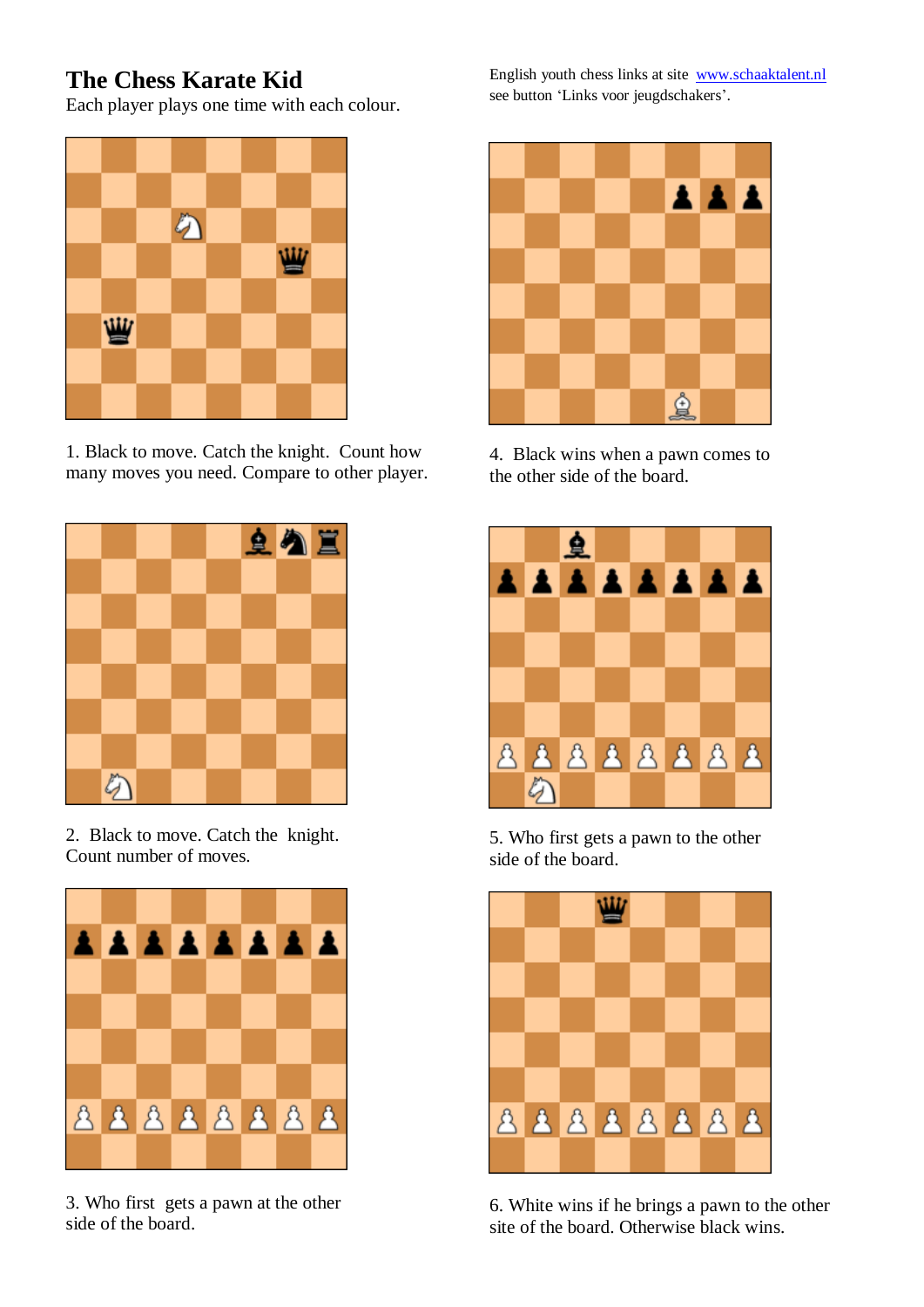

7. Who first gets a pawn at the other side of the board.



8. Mate as soon as possible. Count moves.



9. Mate as soon as possible. Count moves.



10. Mate as soon as possible. Count moves.



11. Mate as soon as possible. Count moves.



12. Win as soon as possible all pawns of the other colour.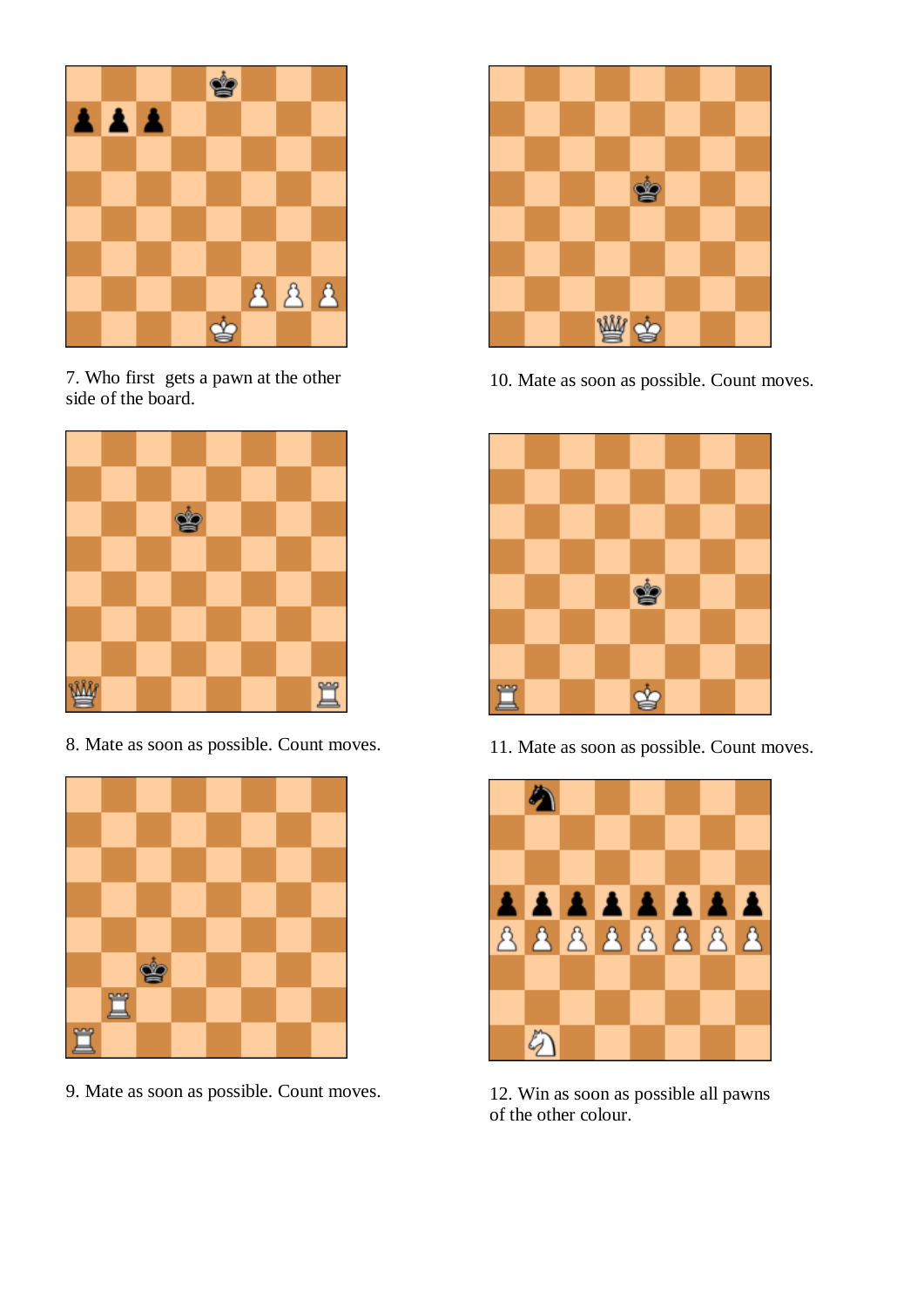

13. Bring a pawn to the other side.



14. Who first brings a pawn to the other side.



15. Black wants to promote a pawn. White wants to prevent this.



16. Who first brings a pawn to the other side.



17. Who first brings a pawn to the other side.



18. Try with queen to catch the knight.